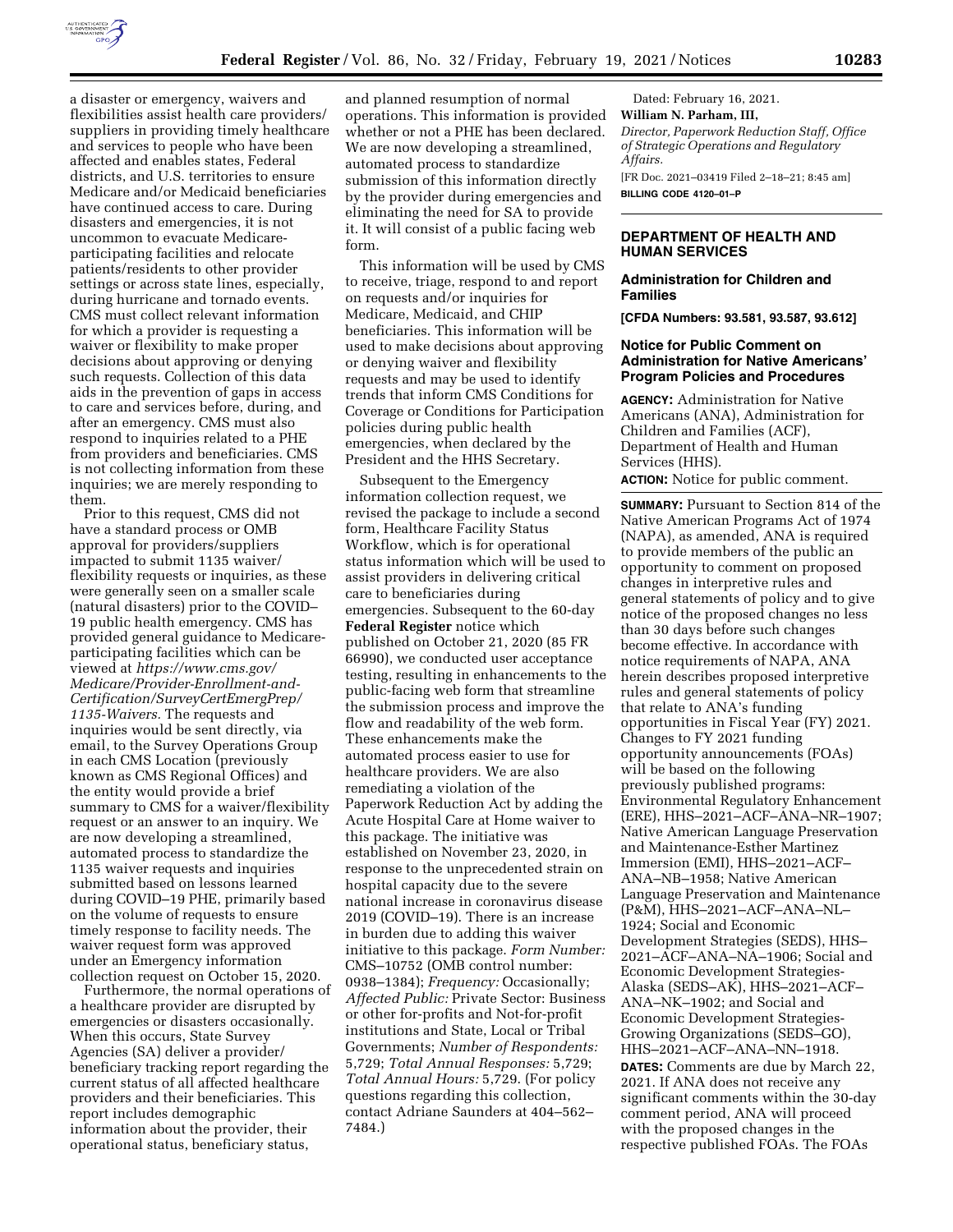will serve as the final notice of these proposed changes.

**ADDRESSES:** Comments may be submitted to Carmelia Strickland, Director of Program Operations, Administration for Native Americans, 330 C Street SW, Washington, DC 20201 or via email to *[ANAComments@](mailto:ANAComments@acf.hhs.gov) [acf.hhs.gov.](mailto:ANAComments@acf.hhs.gov)* 

# **FOR FURTHER INFORMATION CONTACT:**

Carmelia Strickland, Director, Division of Program Operations, Administration for Native Americans, 330 C Street SW, Washington, DC 20201. Telephone: (877) 922–9262; Email:

*[ANAComments@acf.hhs.gov.](mailto:ANAComments@acf.hhs.gov)* 

**SUPPLEMENTARY INFORMATION:** Section 814 of NAPA, as amended, (42 U.S.C. 2992b–1) incorporates provisions of the Administrative Procedure Act that require ANA to provide notice of its proposed interpretive rules and statements of policy, and to seek public comment on such proposals. This notice serves to fulfill the statutory notice and public comment requirement. ANA voluntarily includes rules of practice and procedures in this notice in an effort to be transparent. The proposed interpretive rules, statements of policy, and rules of ANA practice and procedure reflected in clarifications, modifications, and new text will appear in the following six FY 2021 FOAs: ERE, EMI, P&M, SEDS, SEDS–AK, and SEDS– GO.

ANA's past FOAs can be accessed at *[https://ami.grantsolutions.gov/](https://ami.grantsolutions.gov/index.cfm?switch=searchresult&type=office¶m=ANA&page=ANA) [index.cfm?switch=searchresult&type=](https://ami.grantsolutions.gov/index.cfm?switch=searchresult&type=office¶m=ANA&page=ANA) [office&param=ANA&page=ANA.](https://ami.grantsolutions.gov/index.cfm?switch=searchresult&type=office¶m=ANA&page=ANA)*  Synopses and application forms will be available on *[https://www.grants.gov.](https://www.grants.gov)* 

A. *Interpretive rules, statements of policy, procedures, and practice.* The proposals below reflect ANA's proposed changes in rules, policy, or procedures that will take effect in the FY 2021 FOAs.

*1. Letter of Intent*—ANA will include a provision in all of its FOAs to ask potential applicants to submit a Letter of Intent within 30 days of publication, but it is not mandatory. By doing so, respondents will receive information about ANA's training and technical assistance support for applicants. This will also enable ANA to estimate the number of applications that will be submitted in order to plan for the peer review process.

*2. Intellectual Property*—Based on feedback from grantees and through tribal consultations, ANA is concerned about the protection of intellectual property of materials created with grant funding. Therefore, ANA will include information in all FOAs that encourages applicants to educate themselves on

intellectual property rights and the protection of ownership of Native language materials, ceremonies, music and dance, and other forms of knowledge and cultural practices that originate from Native communities.

*3. Previously Funded Projects*—ANA has a long-standing policy in place that it provides project-specific funding and not ongoing program funding. There is existing authority for ANA to choose not to fund a project that is essentially identical or similar in whole or in part to previously funded projects proposed by the same applicant or activities or projects proposed by a consortium that duplicate activities for which any consortium member also receives or has received funding from ANA. It will be clarified in the FOAs this year that applicants that propose a project similar to a previously funded ANA grant should acknowledge past funding and explain what was accomplished. In addition, the applicant should be explicit and provide a detailed description of how the new project is different and is not duplicative of the past project.

*4. Eligibility*—In December, Congress passed the Indian Community Economic Enhancement Act of 2020, which reauthorized certain sections of NAPA related to funding for economic development projects including adding Native community development financial institutions (CDFIs) as an eligible entity; therefore, ANA will add Native CDFIs to the list of eligible applicants. In addition, during tribal consultation in 2020, a comment was received that asked ANA to ensure that Urban Indian Organizations were eligible to apply for ANA grants. Therefore, ANA will clarify in the FOAs that Urban Indian Organizations (UIOs), as defined by 25 U.S.C.1603(29), are eligible under current regulations (45 CFR1336.33) as ''incorporated nonprofit multi-purpose community-based Indian organizations'' and as ''urban Indian centers''. However, Native CDFIs and UIOs are not eligible to apply for the ERE program, which is limited to tribes and tribal entities. Additionally, like all applicants that are not tribes or Alaska Native Villages, Native CDFIs and UIOs must also meet the ANA's Assurance of Community Representation on the Board of Directors.

*5. Application Requirements and Evaluation Criteria Scores*—Sections 803 and 806 of NAPA, 42 U.S.C. 2991b; 2991d–1. In FY 2018, ANA made substantial revisions to the application requirements and evaluation criteria included in our FOAs. The purpose of the revisions was to shift from a deficit-

based to a strengths-based approach for application planning and development, to design each project to follow the ANA Project Framework, and to emphasize a community-based approach to project planning and implementation. ANA stands behind the revisions made in FY 2018 and does not plan to change the information being requested; however, efforts have been made to reduce redundancy and number of scoring criteria. ANA proposes the following evaluation criteria scores for the SEDS, SEDS–AK, ERE, and P&M FOAs for FY 2021:

*Approach for a maximum of 73 points,* to consist of the following: Long Term Community Goal (2 points), Current Community Condition (3 points); Project Goal (2 points); Objectives (6 points); Outcomes and Indicators (5 points); Outputs (3 points); Outcome Tracker and Outcome Tracking Strategy (7 points). Community-Based Strategy (10 points), Readiness and Implementation Strategy (20 points); and the Objective Work Plan (OWP) (15 points).

*Organizational Capacity* for a maximum of 12 points.

*Budget and Budget Justification for a maximum of 15 points,* to consist of the following: Line Item Budget (5 points) and Budget Justification (10 points).

These changes are meant to streamline the information required for a successful grant application and provide specific point allotments in order to make ANA's evaluation criterion more approachable. In addition, it is intended to provide greater guidance to panel reviewers on how to allocate scores.

*6. Changes to the SEDS–FOA— Priorities and bonus points*—Sections 803 and 803B of NAPA, 42 U.S.C. 2991b; 2991b–2. As previously mentioned, recently passed legislation requires ANA to prioritize applications seeking assistance for the following: (1) The development of a tribal code or courts system for purposes of economic development, including commercial codes, training for court personnel, and the development of nonprofit subsidiaries or other tribal business structures; (2) the development of a native community development financial institution, including training and administrative expenses; (3) the development of a tribal master plan for community and economic development and infrastructure. The new economic development legislative priorities will be incorporated into the new program areas of interest for the SEDS FOA. Ten bonus points will be awarded to applications that address one or more of these priority areas. Applications that